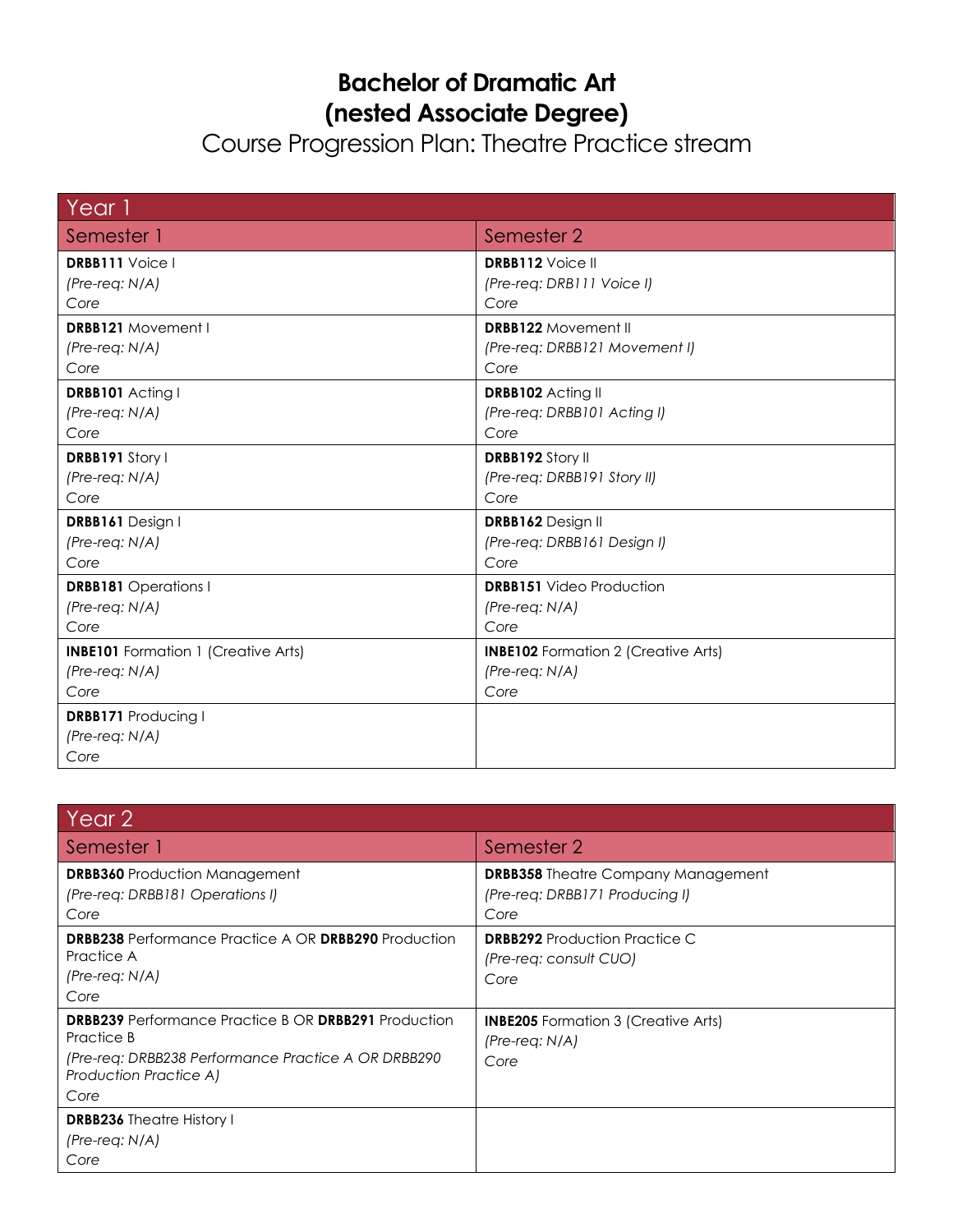| <b>DRBB213</b> Voice III         | <b>DRBB214 Voice IV</b>             |
|----------------------------------|-------------------------------------|
| (Pre-req: DRBB112 Voice II)      | (Pre-req: DRBB213 Voice III)        |
| Elective                         | Elective                            |
| <b>DRBB223 Movement III</b>      | <b>DRBB224 Movement IV</b>          |
| (Pre-req: DRBB122 Movement II)   | (Pre-req: DRBB223 Movement III)     |
| Elective                         | Elective                            |
| <b>DRBB203</b> Acting III        | <b>DRBB204</b> Acting IV            |
| (Pre-req: DRBB102 Acting II)     | $(Pre-reg: N/A)$                    |
| Elective                         | Elective                            |
| <b>DRBB283</b> Scriptwriting     | <b>DRBB354</b> Directing I          |
| $(Pre-reg: N/A)$                 | $(Pre-reg: N/A)$                    |
| Elective                         | Elective                            |
| <b>DRBB263</b> Mechanical Design | <b>DRBB264</b> Visual Design        |
| $(Pre-reg: N/A)$                 | $(Pre-reg: N/A)$                    |
| Elective                         | Elective                            |
| <b>DRBB257</b> Stage Management  | <b>DRBB259</b> Stage Management II  |
| (Pre-req: DRBB181 Operations I)  | (Pre-req: DRBB257 Stage Management) |
| Elective                         | Elective                            |

## (Exit for Associate Degree)

| Year <sub>3</sub>                                           |                                                                                      |
|-------------------------------------------------------------|--------------------------------------------------------------------------------------|
| Semester 1                                                  | Semester 2                                                                           |
| <b>DRBB376</b> Producing: Festival Pre-production           | <b>DRBB377</b> Producing: Festival Production                                        |
| $(Pre-reg: N/A)$                                            | (Pre-req: DRBB376 Producing: Festival Pre-production)                                |
| Core                                                        | Core                                                                                 |
| <b>DRBB337</b> Theatre History II                           | <b>DRBB375 Film Project</b>                                                          |
| (Pre-req: DRBB236 Theatre History I)                        | (Pre-req: DRBB151 Video Production)                                                  |
| Core                                                        | Core                                                                                 |
| <b>DRBB395</b> Production Practice D                        | <b>DRBB374</b> Theatre Project                                                       |
| (Pre-req: consult CUO)                                      | (Pre-req: consult CUO)                                                               |
| Core                                                        | Core                                                                                 |
| <b>DRBB342</b> Performance Practice E OR DRBB396 Production | <b>INBE307</b> Formation 4 (Creative Arts)                                           |
| <b>Practice E</b>                                           | (Pre-req: N/A)                                                                       |
| (Pre-req: consult relevant CUO)                             | Core                                                                                 |
| Core                                                        |                                                                                      |
| <b>DRBB315</b> Voice V                                      | <b>DRBB316</b> Voice VI                                                              |
| (Pre-req: DRBB214 Voice IV)                                 | (Pre-req: DRBB315 Voice V)                                                           |
| Elective                                                    | Elective                                                                             |
| <b>DRBB325</b> Movement V                                   | <b>DRBB326</b> Movement VI                                                           |
| (Pre-req: DRBB224 Movement IV)                              | (Pre-req: DRBB325 Movement V)                                                        |
| Elective                                                    | Flective                                                                             |
| <b>DRBB305</b> Acting V                                     | <b>DRBB306</b> Acting VI                                                             |
| (Pre-req: DRBB203 Acting III)                               | (Pre-req: DRBB305 Acting V)                                                          |
| Elective                                                    | Elective                                                                             |
| <b>DRBB393</b> Theatre Internship                           | <b>DRBB271</b> Industry Placement (Oz to LA)                                         |
| (Pre-req: consult CUO)                                      | (Pre-req: 66 Credit Points completed)                                                |
| Elective                                                    | Elective                                                                             |
| (students can enrol in either 2nd or 3rd year)              | (students can choose to enrol at the end of 2 <sup>nd</sup> or 3 <sup>rd</sup> year) |
| <b>DRBB283</b> Scriptwriting                                | <b>DRBB354 Directing I</b>                                                           |
| (Pre-req: DRBB354 Directing I)                              | (Pre-req: N/A)                                                                       |